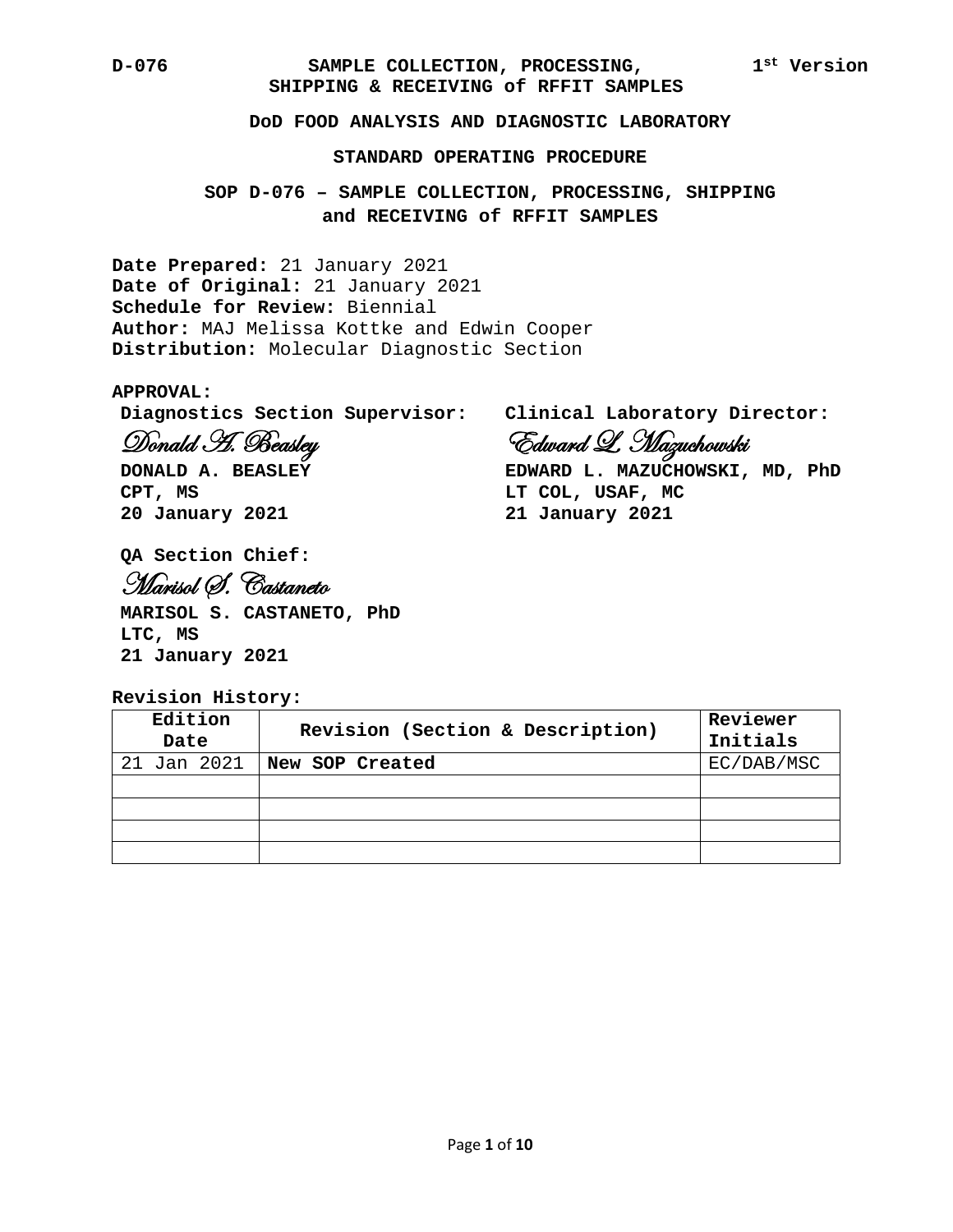### **SAMPLE COLLECTION, PROCESSING, SHIPPING & RECEIVING of RFFIT SAMPLES**

### **I. PURPOSE**

The purpose of this Standard Operating Procedure (SOP) is to provide guidance to supplement local SOPs, state and federal requirements for collection, processing, shipping and receiving of patient serum for the Rapid Fluorescent Focus Inhibition Test (RFFIT), a rabies virus neutralization assay.

#### **II. PRINCIPLE**

To establish uniform specimen processing, shipping, and receiving procedures for the Department of Defense (DOD) Food Analysis and Diagnostic Laboratory (FADL) and to establish a common reference point for these procedures.

#### **III. SAFETY PRECAUTIONS**

- **A.** Universal precaution shall be practiced with face shields, eye protection, gloves and laboratory coats worn during this procedure IAW Occupational Safety and Health Administration (OSHA) register, April 2012, 29 CFR Part 1910.1030.
- **B.** Title 29, CFR 1910.1030(d)(4)(ii)(A), cleaning of contaminated work surfaces after completion of procedures is required to ensure that employees are **not** unwittingly exposed to blood, blood products, or other infectious materials remaining on a surface from previous procedures.<br>1. This paragraph
	- **1.** This paragraph requires contaminated work surfaces to be cleaned with an "appropriate disinfectant".
		- **a.** Appropriate disinfectants include a diluted bleach solution and EPA-registered tuberculocides (List B),
		- **b.** Sterilants registered by EPA (List A), products registered against HIV/HBV (List D) or sterilants/ high level disinfectants cleared by the FDA.
		- **c.** The lists of the EPA registered products are available from the National Antimicrobial Information Network on it's website at **<http://npic@ace.orst.edu/>** or at **(800) 858- 7378**. The sterilants and high level disinfectants cleared by the FDA can be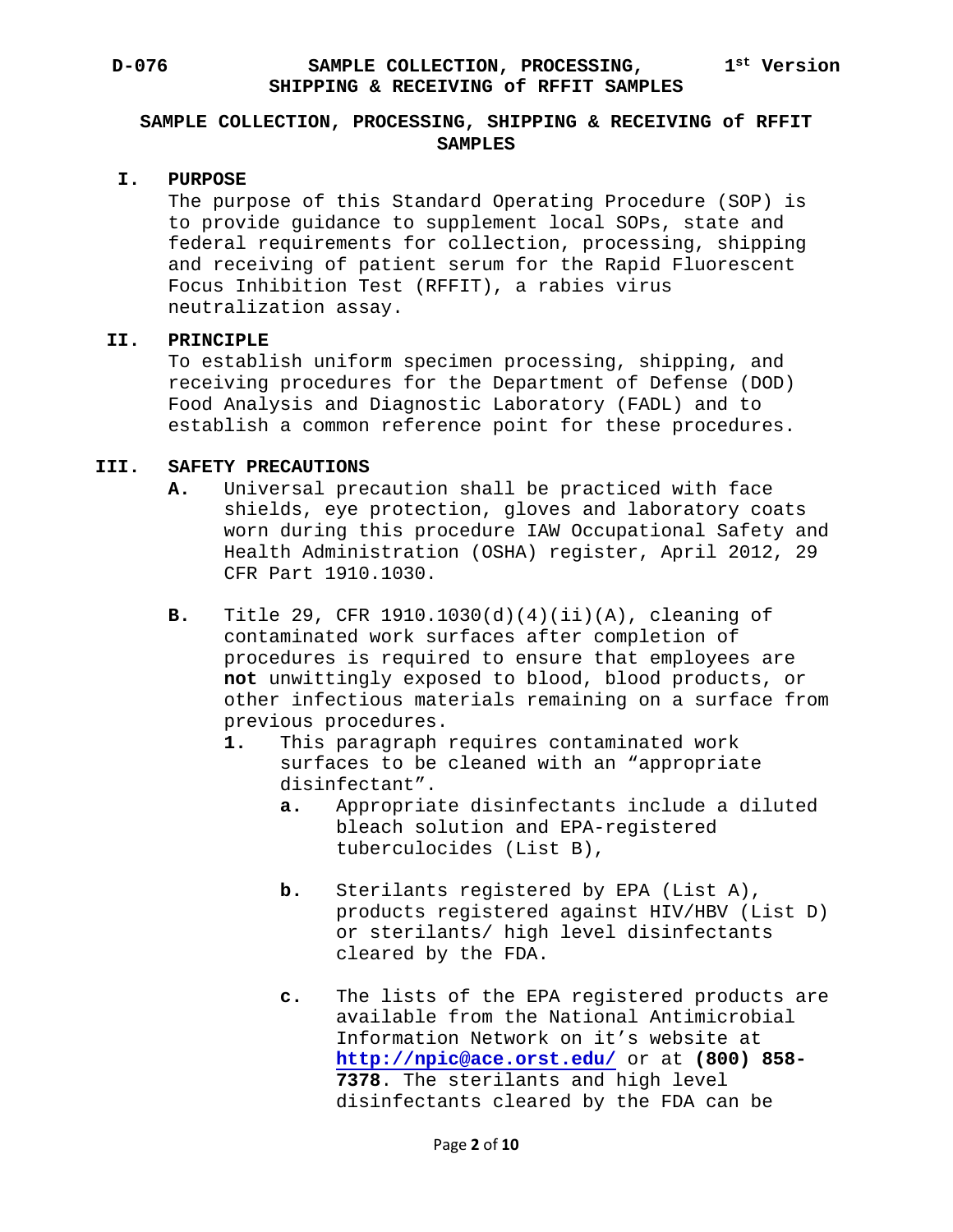found at **<http://www.fda.gov/cdrh/ode/germlab.html>**.

**d.** Any of the above products are considered effective when used according to the manufacturer's instructions, provided the surfaces have not become contaminated with agents or volumes of concentrations of agents for which higher level disinfection is recommended.

**NOTE**: The EPA lists contain the primary registrants' products only. The same formulation is frequently repackaged and renamed and distributed by other companies. These renamed products will not appear on the list, but their EPA registration number must appear on the label. Products cleared solely by the FDA will not have an EPA number.

- **C.** Fresh solutions of household bleach made up daily (every 24 hours) are also considered appropriate for disinfection of environmental surfaces and for decontamination of sites following initial cleanup (i.e. wiping up) of spills of blood or other potentially infectious materials.<br>1. Contact time for bleach is q
	- **1.** Contact time for bleach is generally considered to be the time it takes the product to air dry.
	- **2.** Solutions of bleach should not be stored in glass containers, but in material such as the plastic in which the bleach, the consumer product, is packaged in.
	- **3.** Household bleach (5.25% sodium hypochlorite), a one to ten (1:10) dilution of ordinary household bleach and water is recommended. Combine approximately 1-1/2 cups of bleach to one (1) gallon of water.

#### **IV. SAMPLE SUITABILITY/SAMPLE IDENTIFICATION**

Specimens for the RFFIT assay shall follow local phlebotomy SOPs and collect whole blood into collections tubes (vacutainers) without anticoagulants, RED top tubes. All specimens will be identified through labeling or traceable barcodes that contain patient name, DoD ID or other identifying number, date and time of collection, phlebotomist initials and a unique accession number for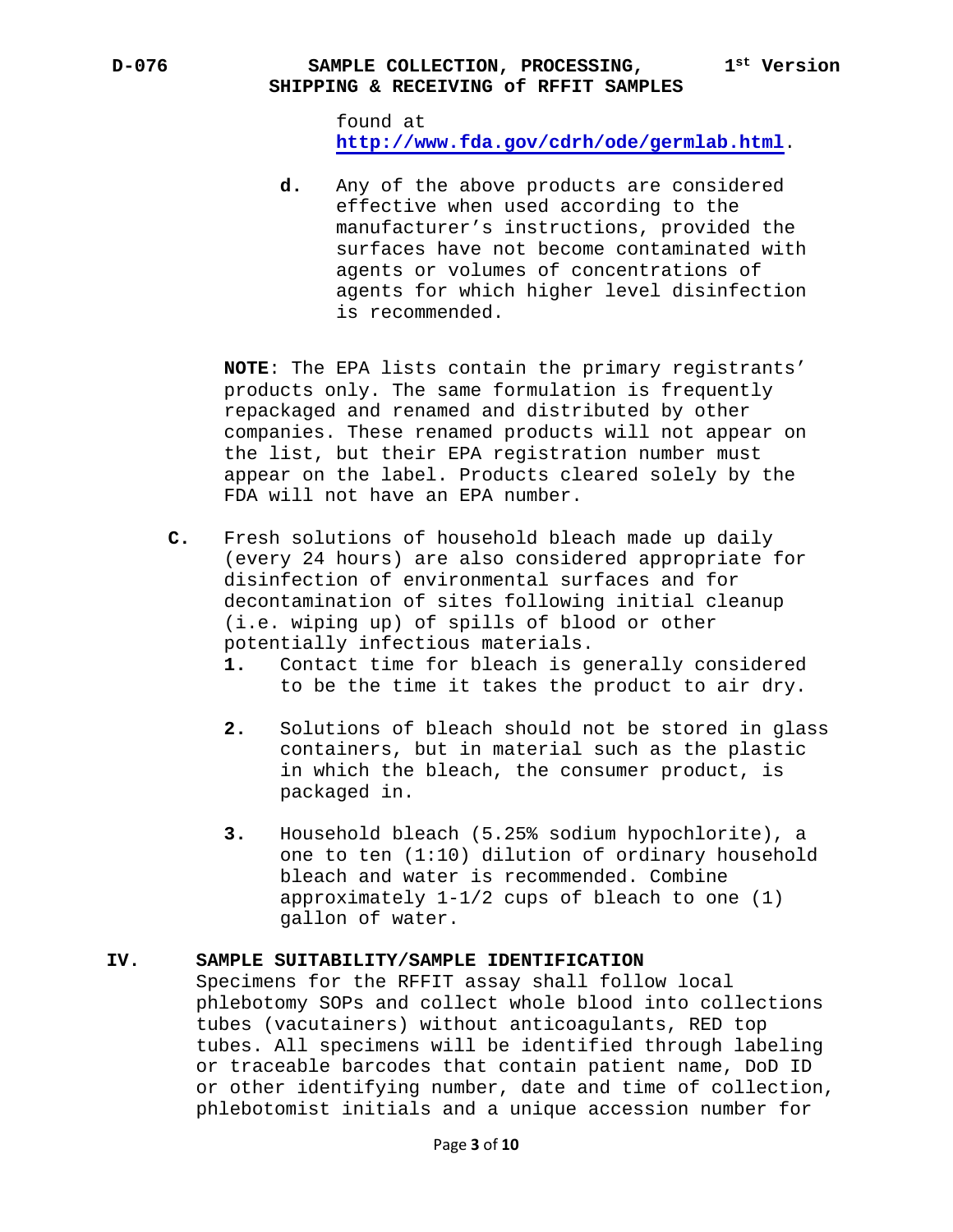test.

It is recommended that at least 0.5 mL of clear serum are collected for samples.

- **V. SPECIAL INSTRUCTIONS/CERTIFICATION N/A**
- **VI. EQUIPMENT/MATERIALS and STANDARDS**
	- **A.** See local Phlebotomy Guidance
	- **B.** Blood Collection Tubes (Vacutainers)
	- **C.** Centrifuge

### **VII. PROCEDURAL NOTES**



- **A. Whole Blood:** Composed of plasma and formed elements.<br>**1.** Plasm
	- **1.** Plasma is the fluid portion of blood that contains proteins, ions, nutrients, hormones, antibodies, metabolites, enzymes, and clotting factors.
	- **2.** The formed elements of blood are red blood cells, white blood cells, and platelets.
	- **3.** When collected in tubes without anticoagulants and permitted to clot, the collected liquid product following centrifugation is called serum. The extraction of serum is difficult and time consuming.
- **B. Blood Plasma:** A yellowish colored watery intravascular fluid component of blood in which all blood cells are suspended. Contains serum, water, albumin, proteins, and clotting factors.
- **C. Serum:** Isolated from whole blood that was collected in specialized serum separator tubes or blood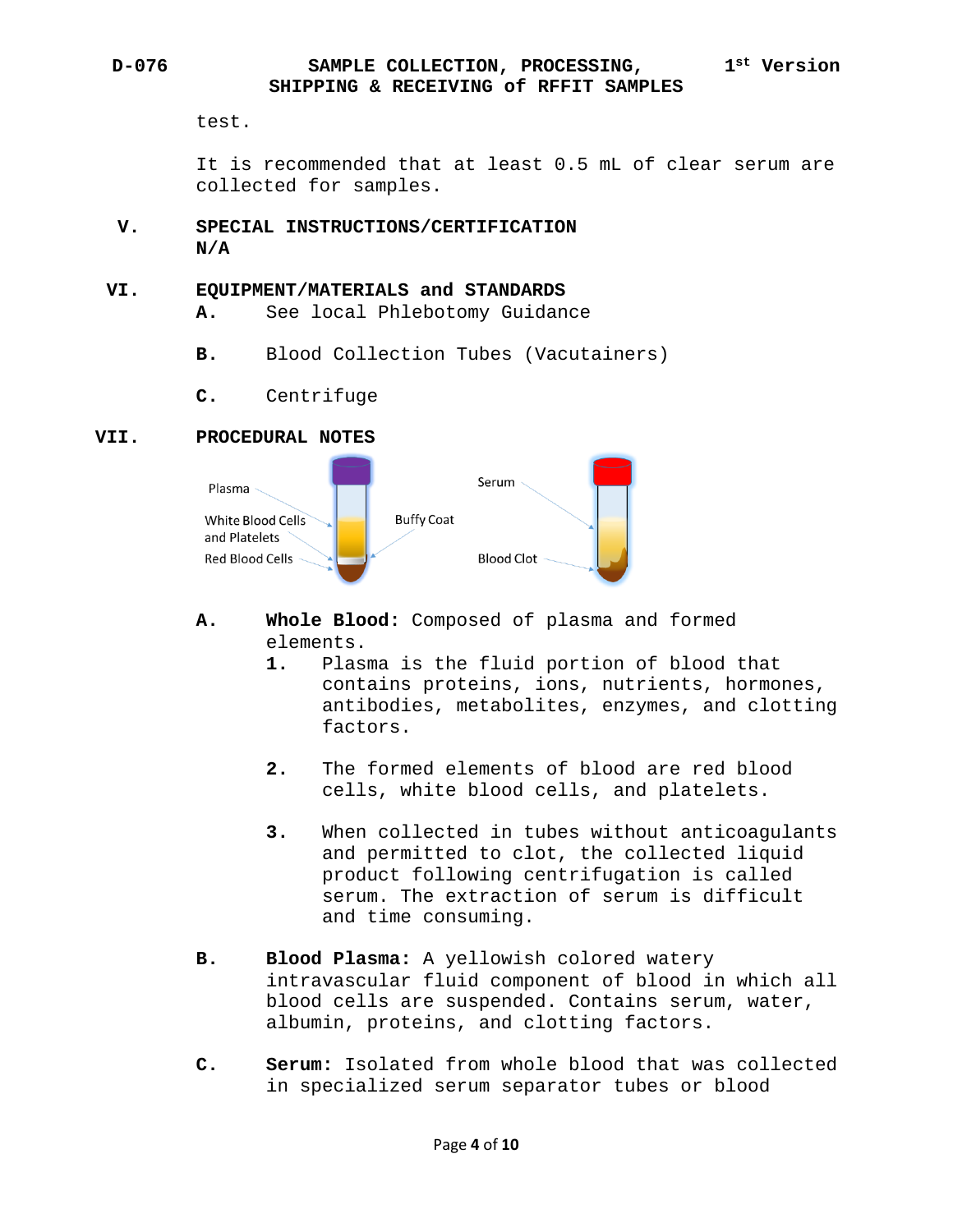> collection tubes without anticoagulants and permitted to clot.

- **D. Hemolysis:** Hemolysis occurs when cellular membranes in red blood cells (RBC) are disrupted and hemoglobin and other intracellular components escape into the serum or plasma.
- **E. Venipuncture:** Puncture of a vein through the skin in order to withdraw blood for analysis.
- **F. RFFIT:** Rapid Fluorescent Focus Inhibition Test
- **G. Red Top Tube:** Contains no anticoagulant or preservative. Use for collection of serum or clotted whole blood.
- **H. Serum Separator Tube (SST):** Contains no anticoagulant or preservative, but has a gel that will separate the serum from the cells upon centrifugation. Use for collection of serum or clotted whole blood.

### **VIII. PROCEDURE**

- **A.** Specimens for the RFFIT assay shall be collected in **red** top blood collection tubes (vacutainers) or in serum separator tubes and should sit upright after the blood is drawn at room temperature for a minimum of 30 minutes to a maximum of 60 minutes to allow the clot to form.
	- **1.** All specimens will be centrifuged at the end of clotting time (in accordance with local guidance) to ensure clotted materials and serum have been separated.
	- **2.** If the blood is not centrifuged immediately after the clotting time, the tubes should be refrigerated (2°C-8◦C) for no longer than four (4) hours.

**WARNING:** Excessive centrifuge speed (over 2000g) may cause tube breakage and exposure to blood and possible injury. If needed, RCF for a centrifuge can be calculated.

For an on-line calculation tool, please refer to: **<http://www.changbiosciences.com/cell/rcf.html>**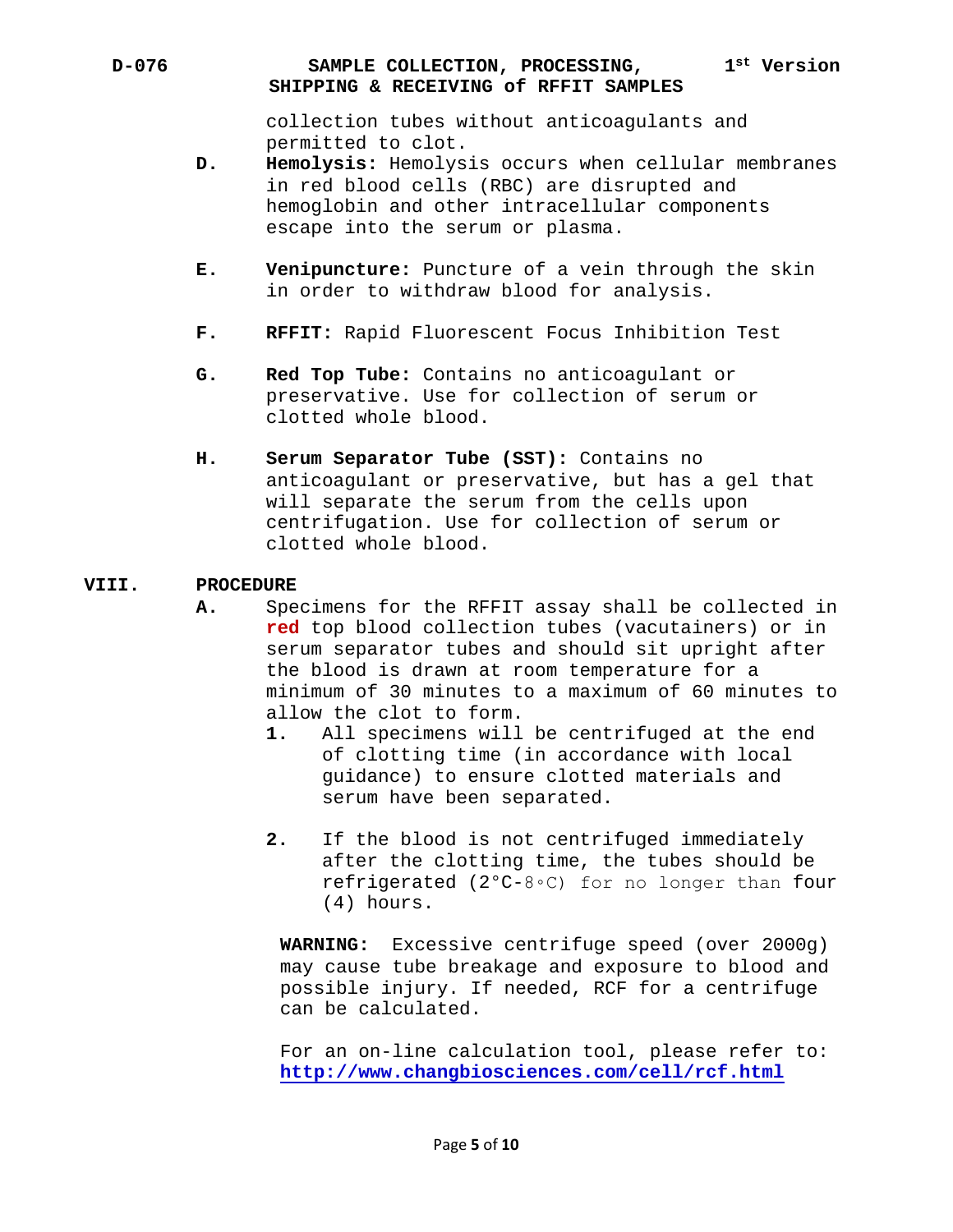- **B.** Use a pipette to transfer the serum.
	- **1.** Pipette serum into labeled vial.
	- **2.** Aliquot volume to the recommended 0.5 to 1  $mL$ .
	- **3.** Close the caps on the vials. This process should be completed within one (1) hour of centrifugation.
	- **4.** Clotted blood will be discharged according to local procedures.

**NOTE**: Be very careful **not** to pick up red blood cells when aliquoting. This can be done by keeping the pipet above the red blood cell layer and leaving a small amount of serum in the tube.

- **5.** Any grossly hemolyzed specimens must be document, discarded, and redrawn.
- **C.** Specimens that cannot be analyzed and or shipped immediately can be stored at 2°C-8°C for up to seven (7) days.

### **D. SPECIMEN PROCESSING AND HANDLING**:

All local policies and procedures for safe processing and handling will be followed while working with patient sera.

### **E. SUBMISSION FORM:**

A submission form or manifest **must** be filled out with:<br>1.

- **1.** Patient's Last Name
- **2.** Patient's First Name
- **3.** Date of Birth
- **4.** Gender and
- **5.** DOD ID number

### **F. SPECIMEN PACKING and SHIPPING:**

Submitters are responsible for shipping specimens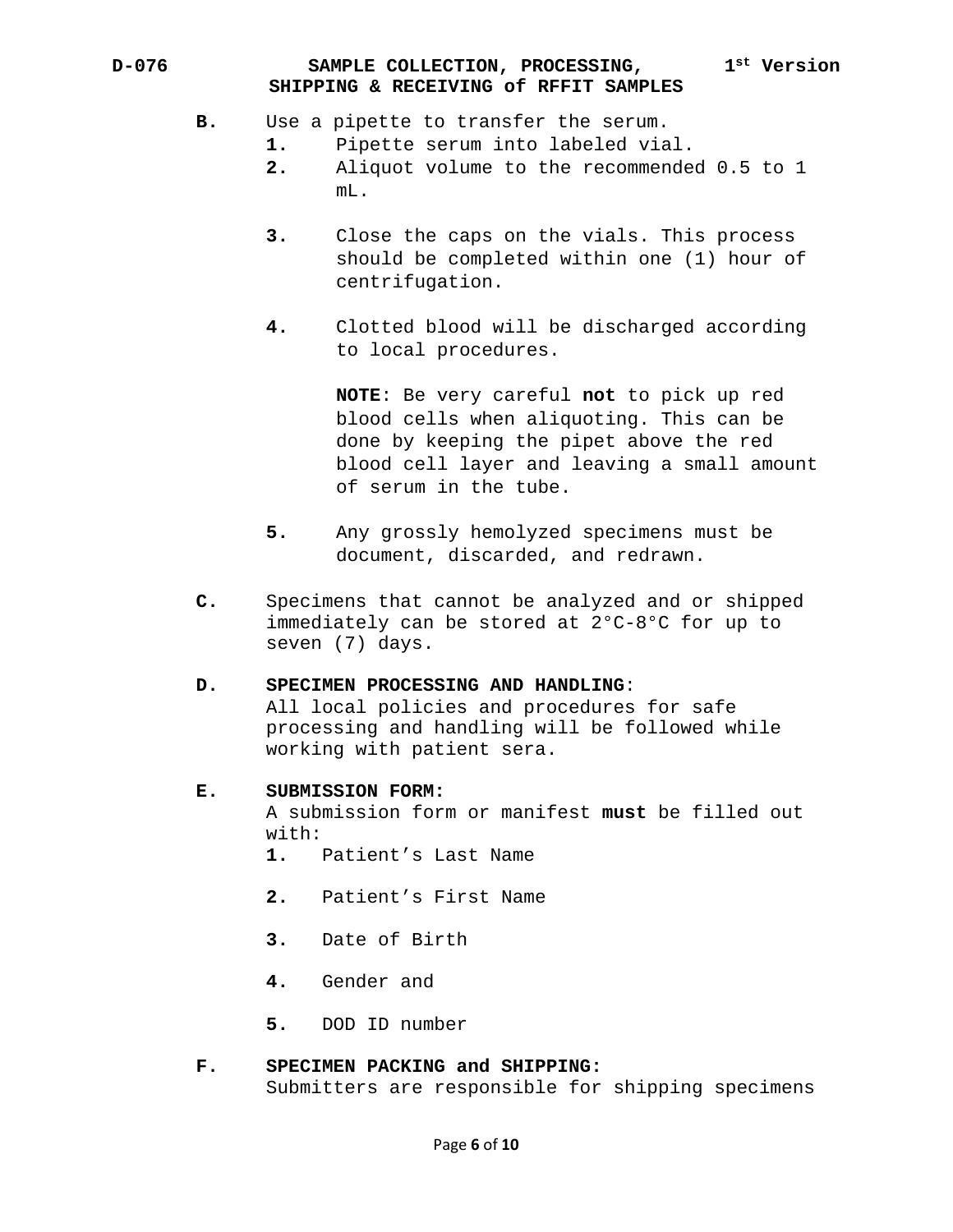in conformity with all safety and labeling regulations.

- **1.** Package specimens to avoid leakage or breakage. All specimen mailing containers **must** meet current Department of Transportation (DOT) requirements.
- **2.** Specimens shall be packed in an appropriately sized insulated container with a sufficient number of ice packs to ensure the internal temperature of the shipping container is maintained at 2°C to 8◦C for a 24 hour shipping period.

If the specimens are shipped for overnight or next-day delivery, the refrigerants or gel packs are **not** required.

- **3. In order to ensure the satisfactory receipt and proper testing of your specimens it is necessary to**:
	- **a.** Ensure each tube is labeled as stated in sample identification instructions listed above. The information should match the shipping manifest and/or laboratory request forms.
	- **b.** Layer of packing material, i.e. absorbent pads or bubble wrap>
	- **c.** Completed manifest or submission form is placed in a zip-lock bag to remain dry.
	- **d.** Ship the samples by a carrier that will deliver them within 24-72 hours, e.g., FedEx, UPS, or DHL.

**NOTE:** The USPS does **not** deliver to the laboratory.

### **e. SHIP TO**:

Attention: DIAGNOSTIC FOOD ANALYSIS DIAGNOSTIC LABORATORY 2899 Schofield Road, Suite 2630 JBSA Ft Sam Houston, TX 78234-7583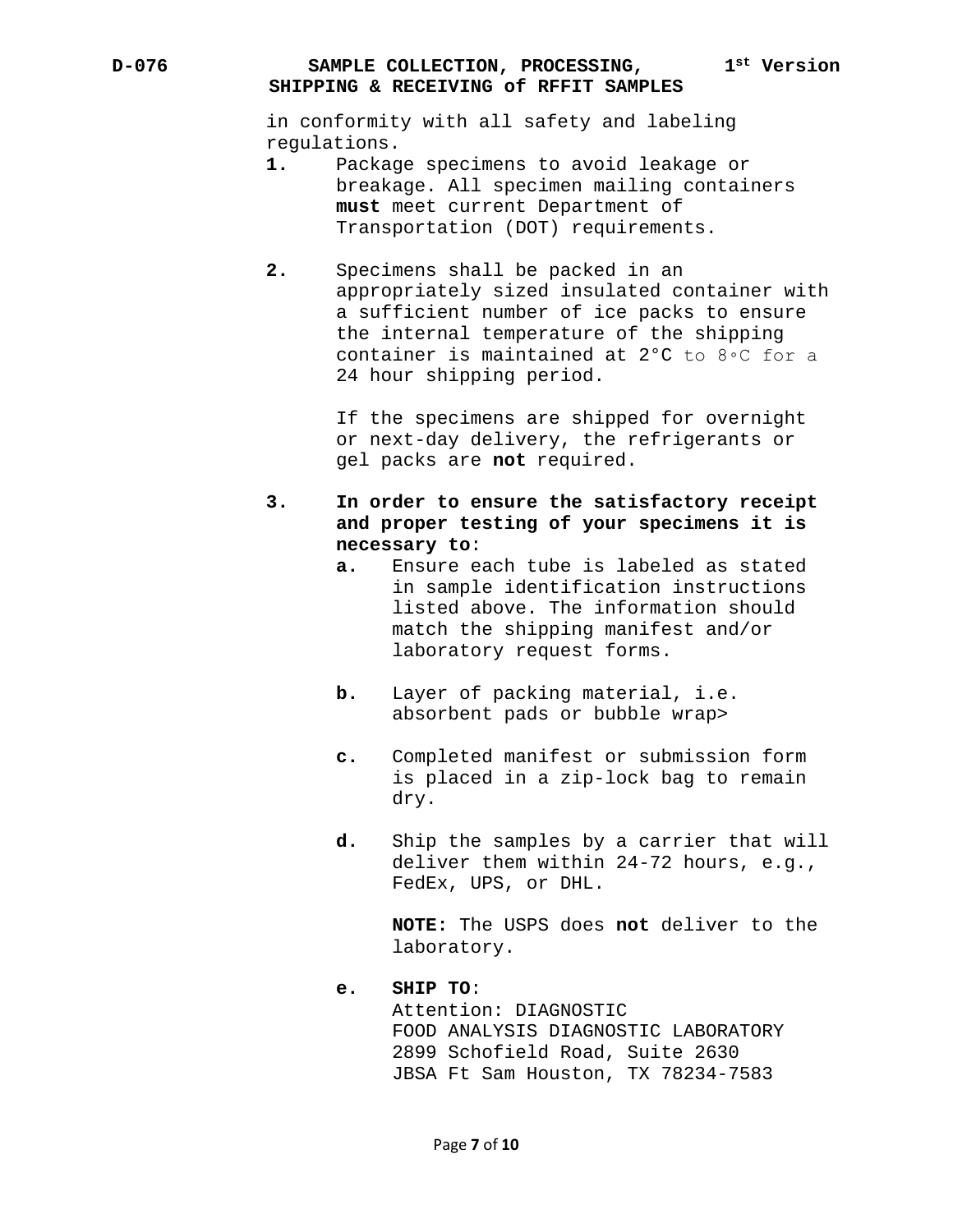#### **IX. REFERENCES:**

- **A. (ED-006)** Laboratory Methods for Detection of Rabies; pages 109-141; September 1981; US Department of Health and Human Services; Center for Disease Control; Atlanta, GA 30333
- **B. (ED-008) -** Smith, J.S., Yager, P.A and Baer, G.M; Chapter 15 - Laboratory Techniques in Rabies; pages 181-192; (1996); 4th Edition; Bulletin World Health Organization; Geneva
- **C. (ED-178)**  Bird, B.R. and Forrester, F.T.; 1981; Basic Laboratory Techniques in Cell Culture; General Procedures for the Subcultivation of Cell Line Monolayers; pgs. 104-115; USHHS; Centers for Disease Control, Atlanta, GA 30333
- **D. (ED-439)** Bloodborne Pathogen Exposure Control Plan Memo 40-169; 27 January 2020

### **X. APPENDIX**

**APPENDIX A – Screening Patients for Rabies Antibodies: The Rapid Fluorescence Foci Inhibition Test (RFFIT) Protocols for Health Care Providers**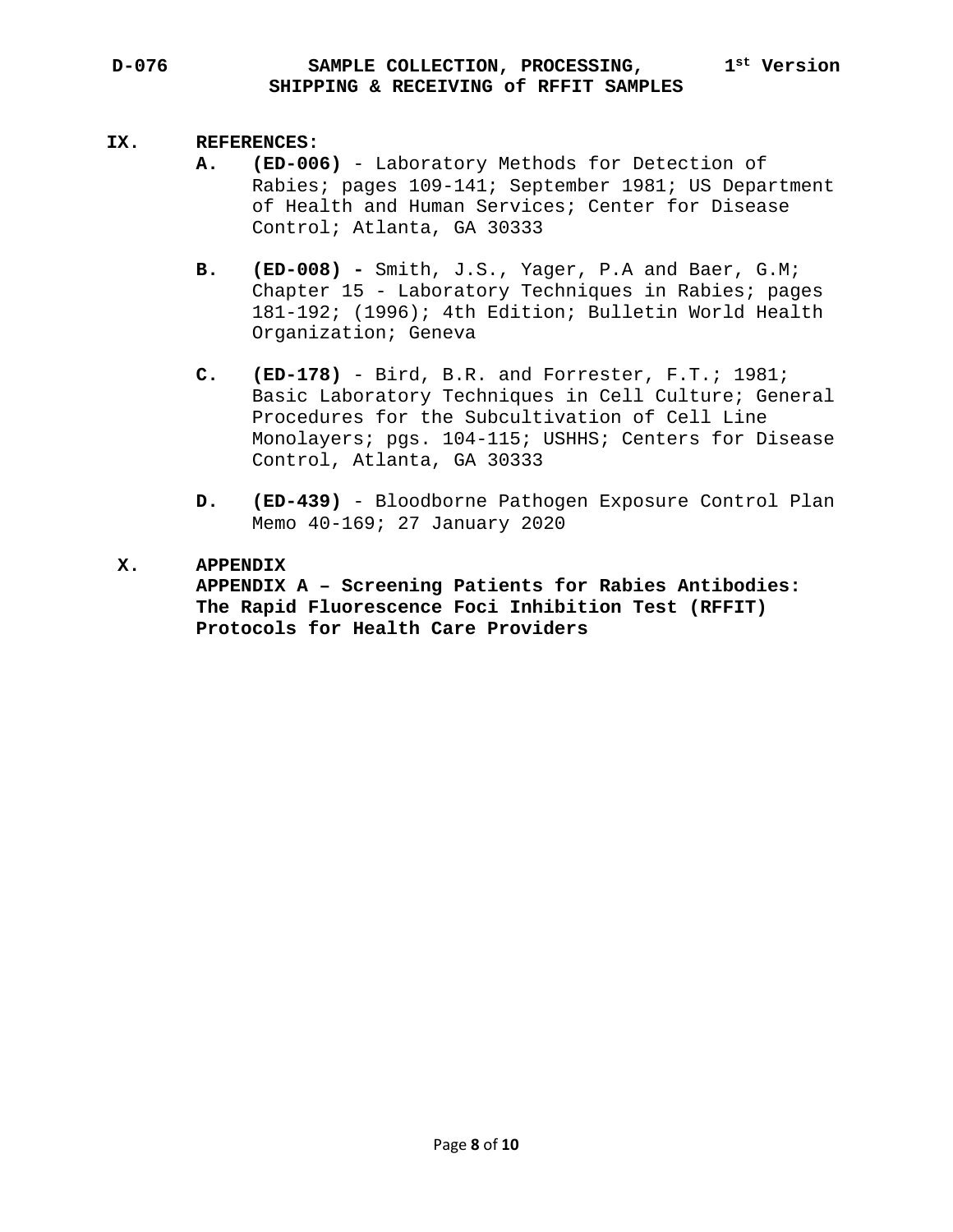## **APPENDIX A**

# **Screening Patients for Rabies Antibodies: the Rapid Fluorescence Foci Inhibition Test (RFFIT) Protocols for Health Care Providers**



### **Whom to Test?**

Rabies neutralizing antibody tests, such as the RFFIT are used to monitor antibody levels in persons that may have an occupational risk of rabies virus exposure (e.g. veterinarians, rabies virus laboratory workers, animal control officers, vivarium technicians, etc.). Serological testing may also be used to check the immune response of a person undergoing rabies post exposure prophylaxis when major deviations in vaccination schedule occur, or there are concerns about a patient's immune status.

For most persons, completing pre-exposure or post exposure prophylaxis routine serological testing is not necessary to document seroconversion unless:

- the person is immunosuppressed
- significant deviations of the prophylaxis schedule have occurred
- the patient initiated vaccination internationally with a product of questionable quality; or
- the person's antibody status is being monitored routinely due to occupational exposure to rabies virus.

# **Testing:**

The RFFIT is a rabies neutralization test performed in cell culture to determine the rabies virus neutralizing antibody level in human or animal sera. It is the gold standard serological assay recommended by the Advisory Committee on Immunization Practices (ACIP) and the World Health Organization (WHO). The Department of Defense (DoD) Food Analysis and Diagnostic Laboratory (DoD FADL) performs RFFIT for all DoD Services Members and their beneficiaries. The testing method used by staff was originally developed by Centers for Disease Control (CDC). Other serological tests, such as enzyme-linked immunosorbent assay are more appropriate for research and are not recommended for samples requiring clinical decision making by clinicians based upon current ACIP and WHO recommendations.

# **Test Description:**

The RFFIT is performed by mixing different dilutions of test sera with a constant amount of rabies virus and adding the mixture to cultured cells. Patient test sera